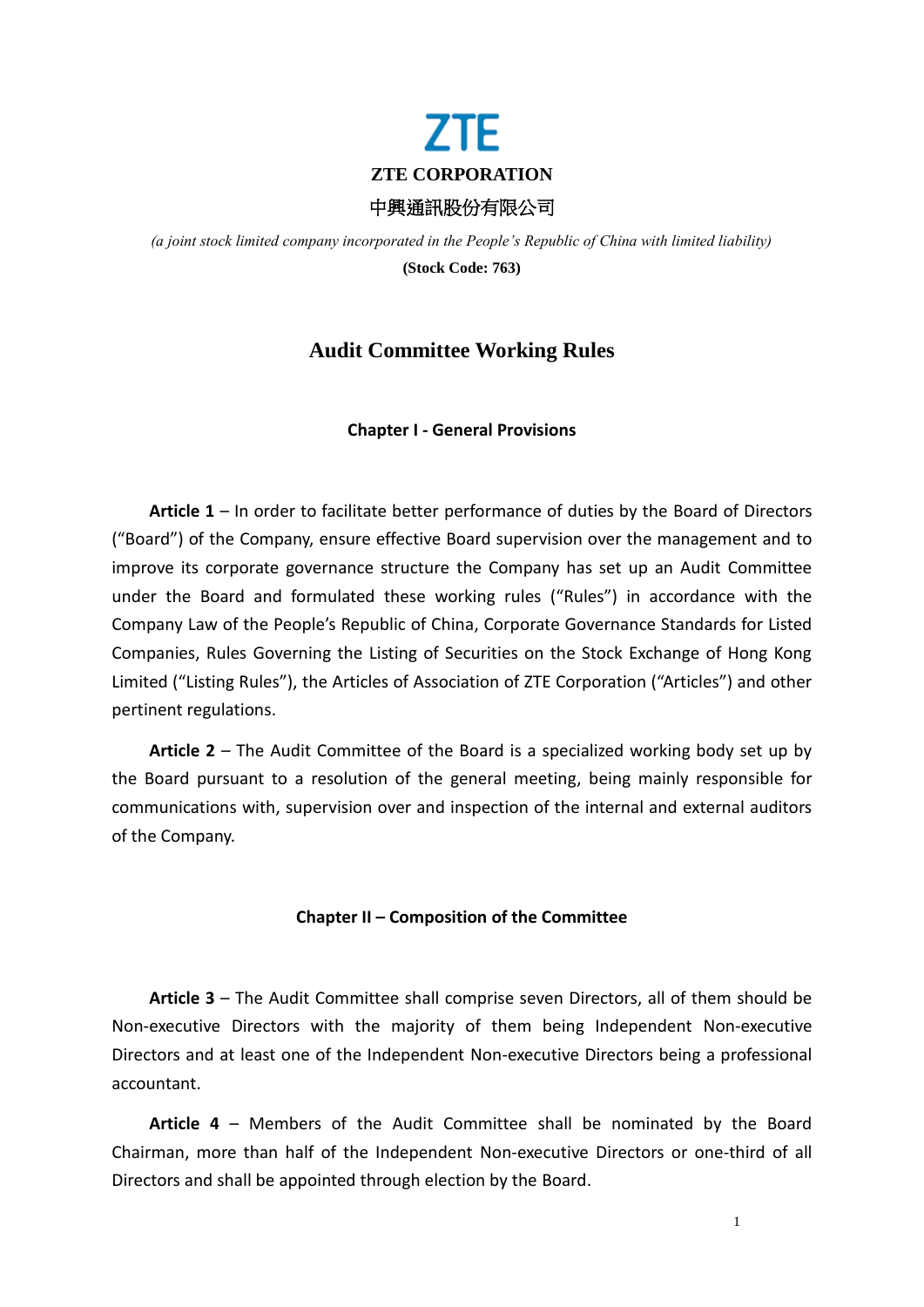**Article 5** – The Audit Committee shall have one convener responsible for presiding over the work of the Committee. The convener must be elected among Committee members who are Independent Non-executive Directors.

**Article 6** – A former partner of the auditing firm currently responsible for auditing the Company's accounts shall be prohibited from serving as member of the Audit Committee before a period of one year has lapsed since the date on which he ceases:

(I) to be a partner of the firm; or

(II) to have any financial interest in the auditing firm,

whichever is later.

**Article 7** – The term of office for a member of the Audit Committee shall be concurrent with the term of his/her directorship. A Committee member may be re-elected for appointment upon the conclusion of his/her term of office. A Committee member shall be automatically disqualified as such if during his/her term of office he/she ceases to be a Director of the Company, and the Committee shall make up the number of Committee members in accordance with provisions set out in Articles 3 to 6 above.

## **Chapter III - Scope of Authority**

**Article 8** – The principal duties and scope of authority of the Audit Committee shall be:

(I) principally responsible to make recommendations to the Board in respect of the appointment, reappointment and removal of external auditors, approve the remuneration and terms of engagement for external auditors and handle issues relating to resignation or dismissal of external auditors;

(II) to review and monitor the independence and objectivity of external auditors and the effectiveness of audit procedures in accordance with applicable standards; the Audit Committee shall discuss with the auditor the nature, scope and relevant reporting responsibilities of the audit work prior to its commencement; the Audit Committee may review and monitor the independence of external auditors by way of the following:

(1) Examining all relationships between the Company and the auditor (including the provision of non-auditing services, if any);

(2) Obtaining information from the auditor annually to inform itself of policies and procedures adopted by the auditor for maintaining independence and monitoring the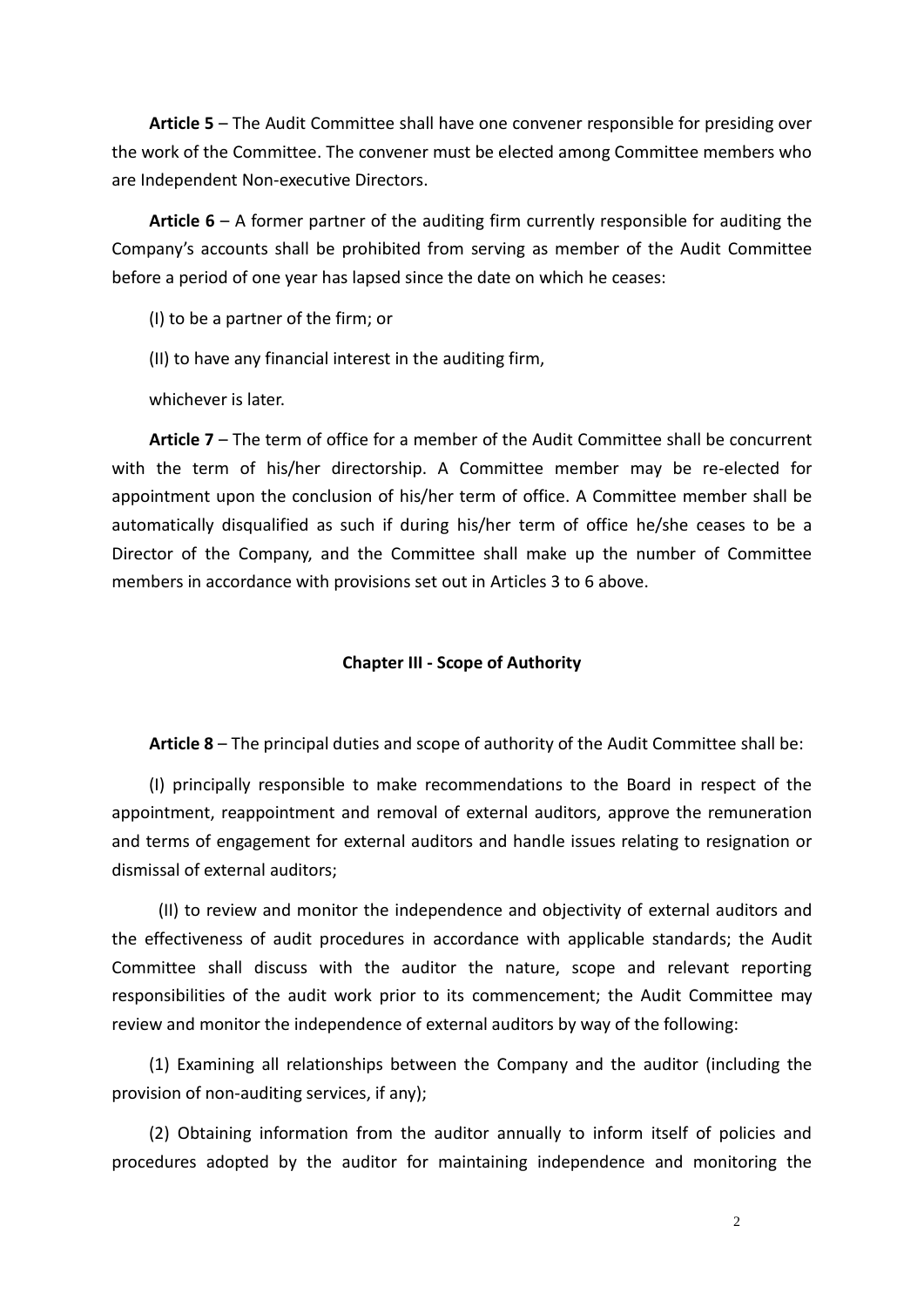implementation of pertinent rules; which pertinent rules shall include the current provisions governing changes in the partners and employees of the auditor;

(3) Meeting the auditor without the presence of the management at least annually to discuss matters pertaining to the auditor's fees, any matters arising from the auditor's work and other matters that the auditor might wish to bring up;

(4) May consider agreeing with the Board the Company's policies on hiring employees or former employees of the external auditors and monitoring the application of these policies, so that the Audit Committee will be in a position to consider whether there has been or appears to be any impairment of the auditor's judgement or independence for the audit.

(5) Ensuring that an external auditor's provision of non-audit services does not impair its independence or objectivity. When assessing the external auditor's independence or objectivity in relation to non-audit services, the audit committee may wish to consider:

(i) whether the skills and experience of the audit firm make it a suitable supplier of non-audit services;

(ii) whether there are safeguards in place to ensure that there is no threat to the objectivity and independence of the audit because the external auditor provides non-audit services;

(iii) the nature of the non-audit services, the related fee levels and fee levels individually and in total relative to the audit firm; and

(iv) criteria for compensation of the individuals performing the audit.

(III) To formulate and implement policies in respect of the provision of non-auditing services by external auditors. For the purpose of this Article, external auditors shall include a firm directly responsible for the audit, organizations under common control, ownership or governance with such firm, and organizations which may reasonably be considered domestic or international businesses of such firm. The Audit Committee shall report to the Board such actions or improvements as it deems necessary and make recommendations on possible steps to be taken;

(IV) To supervise the Company's internal audit system and its implementation

(V) To assist in the communications between the internal auditor and the external auditor to ensure coordination between the work of internal and external auditors, to ensure that internal auditing personnel are being provided with sufficient resources and granted a proper status, and to review and monitor the effectiveness of the internal audit system;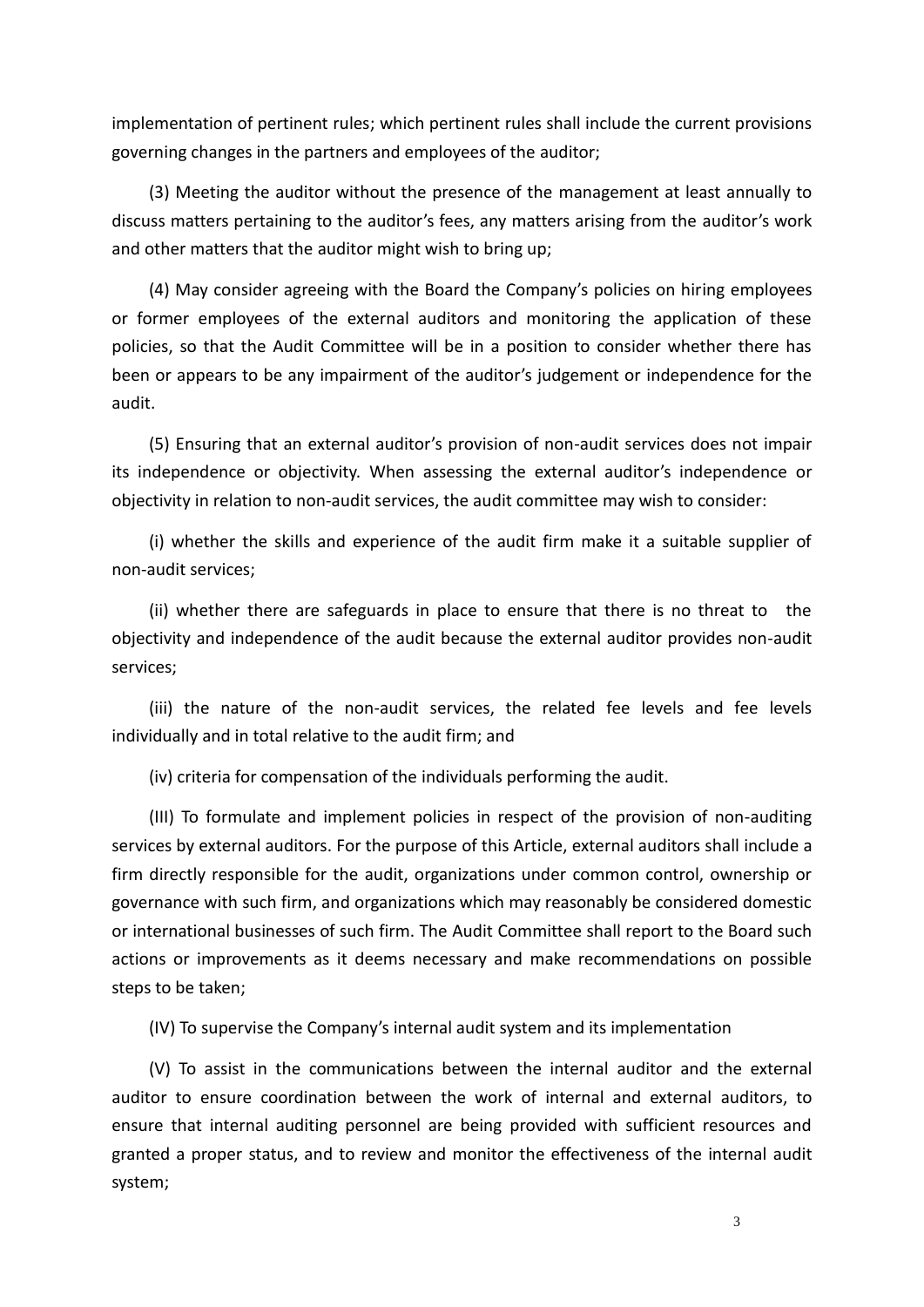(VI) To examine the Company's financial information and its disclosure, including the inspection of the Company's financial statements and the Company's annual reports and accounts, interim reports and quarterly reports to ensure their completeness, and to review significant opinions on financial reporting set out in the statements and reports. The Audit Committee shall review the Company's annual reports and accounts, interim reports and quarterly reports prior to their submission to the Board, and shall pay special attention to the following:

(1) Changes in accounting policies and practices;

(2) Significant judgments;

(3) Significant adjustments after auditing;

(4) The "ongoing concern" assumption and any qualified opinion;

(5) Compliance with accounting standards; and

(6) Compliance with the Listing Rules and provisions pertinent to financial reporting in other laws;

(VII) For the purpose of the foregoing paragraph (VI):

(1) The Audit Committee shall liaise with the Board, senior management personnel and the appointed qualified accountant of the Company. The Committee shall hold a meeting with the Company's auditor at least twice a year;

(2) The Committee shall consider material or irregular matters reflected or required to be reflected in such reports and accounts, and shall give due consideration to matters brought up by the Company's qualified accountant, compliance officer or auditor;

(VIII) The Committee shall discuss with the external auditor any issues and doubtful matters identified in the audit of the interim and annual accounts, and other matters that the external auditor might wish to discuss (in the absence of the management if necessary);

(IX) To review the Company's financial control, risk management and internal control systems and to conduct examination of substantial connected transactions;

(X) To hold discussions with the management on the risk management and internal control systems to ensure that the management has performed its duty to develop effective systems; This discussion should include the adequacy of resources, staff qualification and experience, training programs and budget of the Company's accounting and financial reporting function;

(XI) To conduct research on significant investigation findings in respect of risk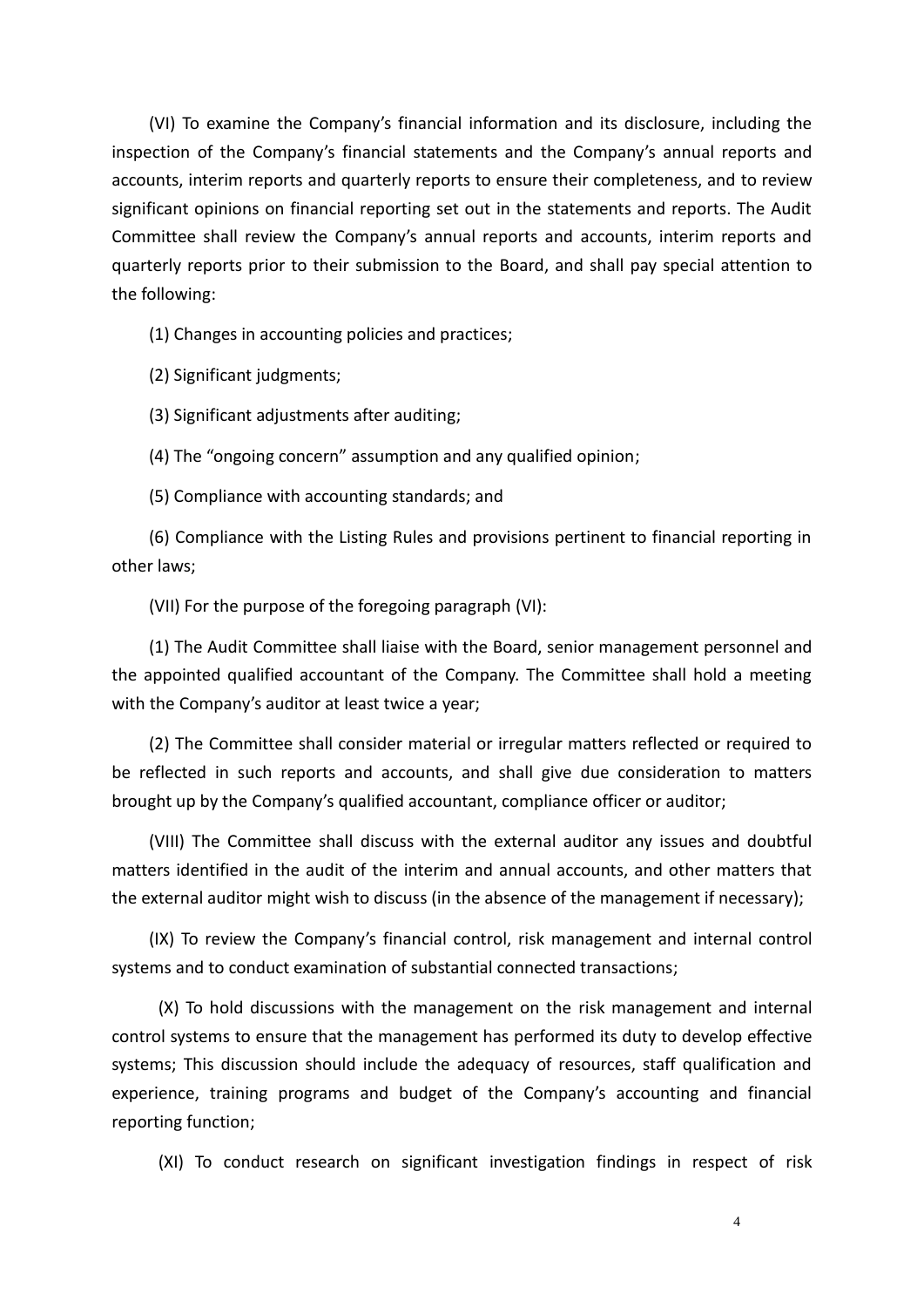management and internal control matters and management's response thereto in a proactive manner or upon the request of the Board;

(XII) To review any statement on the Company's risk management and internal control systems prior to its submission to the Board for approval, if the same is contained in an annual report;

(XIII) To review the financial and accounting policies and practices of the Group;

(XIV) To inspect the explanatory letter to the management in respect of the audit furnished by the external auditor, any significant doubt raised by the auditor to the management in respect of the accounting records, financial accounts or control system and the management's response;

(XV) To ensure timely Board response to the external auditor in respect of matters brought up by the external auditor in its explanatory letter to the management in respect of the audit;

(XVI) To assess the staff whistle blower policy or arrangement of the Company designed to allow employees to report in confidentiality irregularities concerning the financial statements, internal control or other matters. The Audit Committee shall ensure appropriate arrangements are in place for the fair and independent investigation and follow-up actions in respect of matters reported by employees;

(XVII) To report to the Board in respect of matters within the scope of authority of the Audit Committee;

(XVIII) Subject to compliance with legal or regulatory requirements, to report in all respects its actions, decisions and recommendations to the Board; and

(XIX) To deal with other matters as entrusted by the Board of the Company.

**Article 9 -** The Audit Committee is authorized by the Board to conduct any investigation within its scope of authority. The Audit Committee shall have the power to acquire information it requires from any staff; all staff must duly oblige to meet any demand raised by the Audit Committee.

**Article 10** – The Audit Committee shall be accountable to the Board and proposals of the Committee shall be submitted to the Board for consideration and determination.

## **Chapter IV – Resources**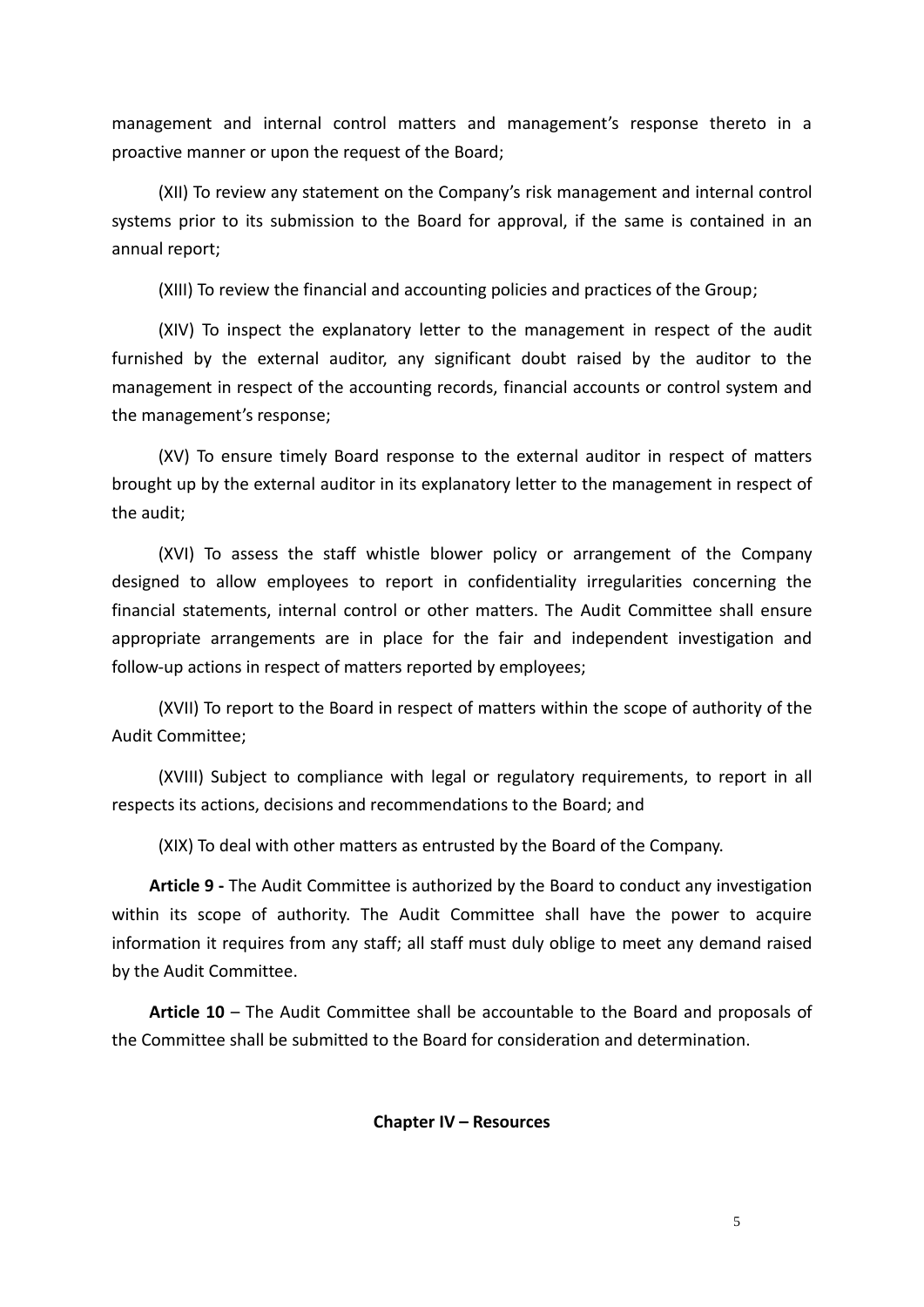**Article 11** – The Audit Committee shall be provided with sufficient human and physical resources so that it may duly perform its duties. The Audit Committee is authorized by the Board to obtain independent professional opinion from external parties if it deems necessary, at the cost of the Company.

**Article 12** – A work group shall be set up under the Audit Committee as its day-to-day operating arm to be in charge of daily liaison, information collection, organization of meetings and preparatory work for decision making of the Audit Committee, and be responsible for providing the Company with information in respect of the following:

(I) the Company's relevant financial report;

(II) the work reports of the internal and external auditors;

(III) the external auditor's contract and relevant work reports;

(IV) public disclosure of the Company's information;

(V) report of the Company's substantial connected transactions;

(VI) other relevant information.

The leader of the work group shall be the Chief Financial Officer of the Company, and the work group shall be located at the Company's financial center. Where necessary, the Board Secretary may conduct such coordination as relevant.

**Article 13** – The report furnished by the work group shall be assessed and considered at the Audit Committee meeting, and resolution information or meeting minutes related thereto shall be submitted to the Board for discussion:

(I) assessment of the work of the external audit firm, and engagement and replacement of the external audit firm;

(II) whether the Company internal audit system has been effectively implemented and whether the Company's financial report is true in all respects;

(III) whether the Company's publicly disclosed financial reports and other information is objective and true, and whether the Company's substantial connected transactions are in compliance with pertinent laws and regulations;

(IV) other relevant matters.

**Article 14** – In the event that the Board does not consent with the opinion of the Audit Committee in respect of the selection, appointment, resignation or removal of external auditors, the Company shall set out the statement of the Audit Committee explaining its recommendation, as well as the grounds for the Board's differing opinion, in the Corporate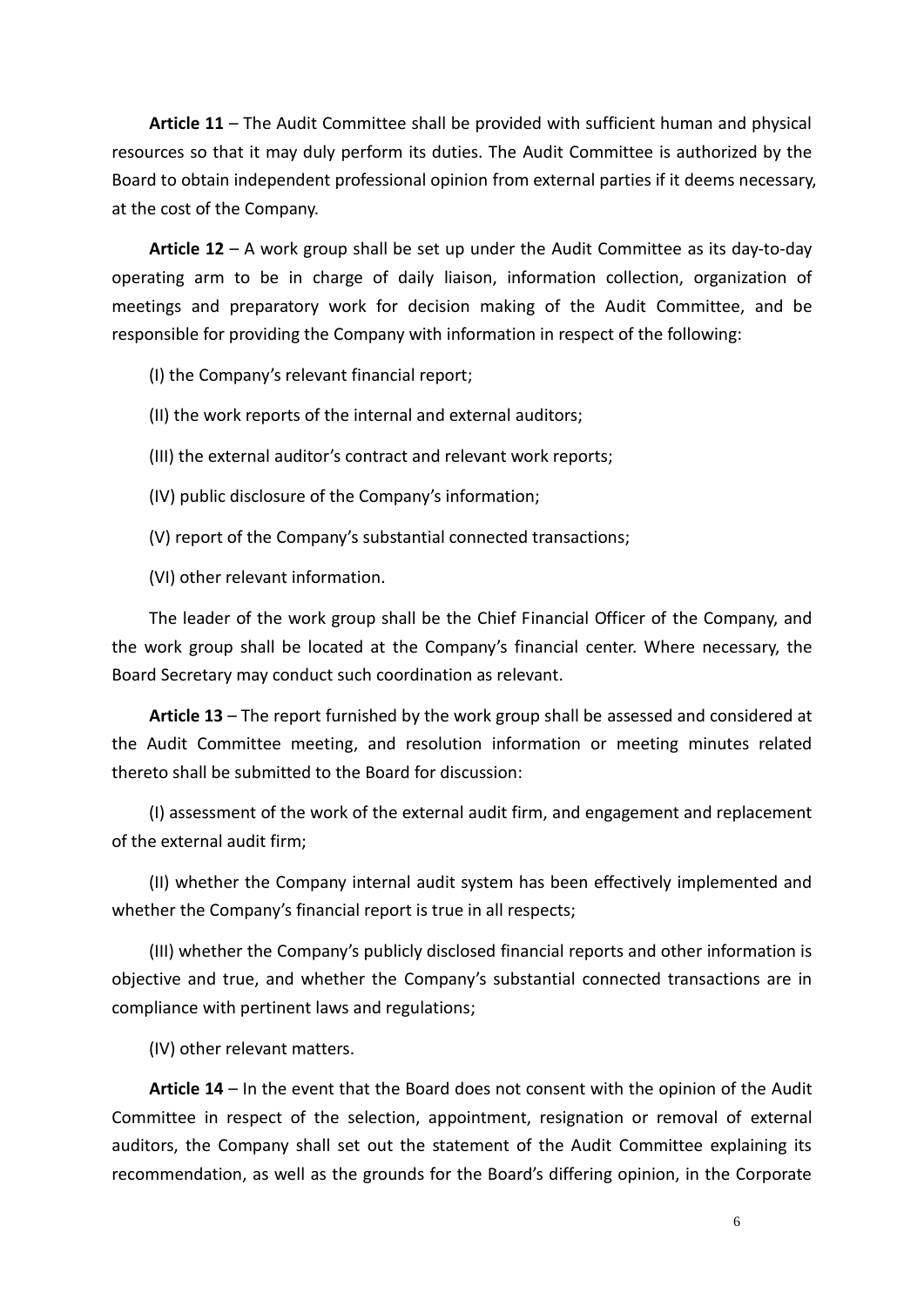Governance Report required to be included in the annual report under the Listing Rules.

## **Chapter V - Rules of Proceedings**

**Article 15** – The Audit Committee shall meet at least twice a year, and a notice of meeting shall be served on all members one week before the meeting is convened. The meeting shall be presided over by the convener, or by another member (who is an Independent Non-executive Director) appointed in case the convener is absent for any reason. An external auditor may also request a meeting to be convened if deemed necessary.

**Article 16** – An Audit Committee meeting shall only be held with more than half of the members attending; each member shall have one vote; resolutions of the meeting shall be adopted with a majority vote from the full Committee.

**Article 17** – An Audit Committee may be convened by way of on-site meetings, video conferences, conference calls or facsimiles.

**Article 18** – Voting at an Audit Committee meeting shall be conducted by way of a show of hands in case of an on-site meeting and by way of signing up through facsimile in case of a meeting convened through communication devices.

**Article 19** – The Chief Financial Officer, the Head of the Internal Audit Department and the external auditor shall generally be required to attend the meeting as non-voting attendees. Members of working groups may also attend an Audit Committee meeting as non-voting attendees, and other Directors, Supervisors and other senior management personnel and external parties with relevant experience and expertise may also be invited to attend the meeting as non-voting attendees. However, the Audit Committee shall meet with the external auditor and the internal auditor at least once a year without the presence of the Executive Directors of the Company.

**Article 20** – The procedures of convening an Audit Committee meeting, method of voting thereat and resolutions passed thereby must be in accordance with provisions of pertinent laws, regulations, the Articles and these Rules.

**Article 21** – Complete records of an Audit Committee meeting shall be kept and members attending the meeting shall sign against the minutes of meeting; the minutes of meeting shall be kept by Board Secretary of the Company in such manner and for such duration as determined by reference to the filing of Board documents. The preliminary draft and finalized version of the Audit Committee minutes of meeting shall be respectively delivered to all members of the Audit Committee within a reasonable period of time after